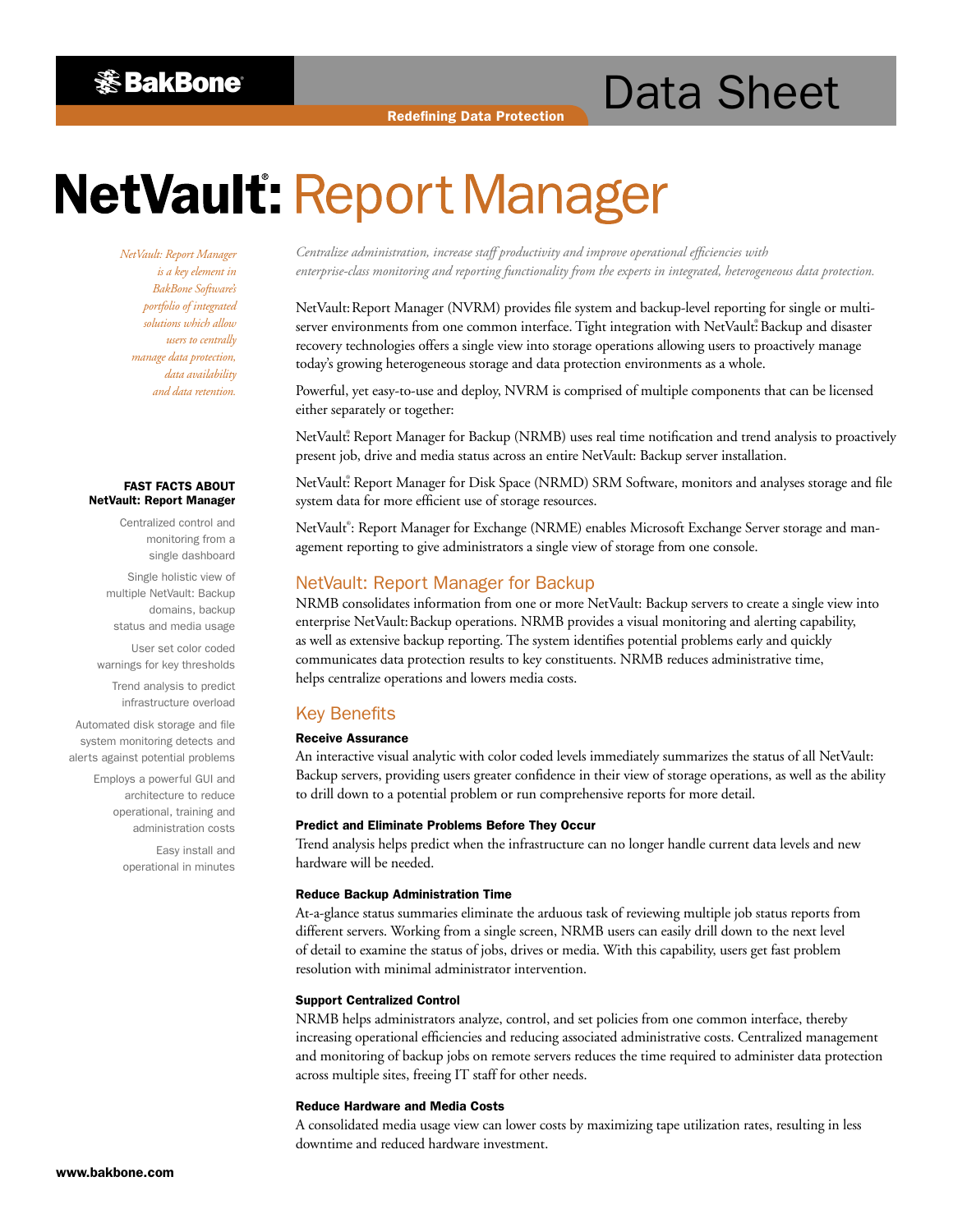#### Manage Backup Windows

NRMB identifies clients and devices with heavy workloads so administrators can prioritize and redistribute jobs to the most suitable devices in order to complete backups within allocated backup windows. Automated reports can indicate when backup windows may be exceeded to offset additional costs from unexpected utilization crises.

#### Improve Communications

IT must communicate results to key constituents, but creating and running reports takes time. NRMB can automatically email the required level of information to users, management or other constituents.



enterprise-wide data protection monitoring and reporting capabilities, NetVault: Report Manager centralizes administration, increases staff productivity and improves operational efficiency.

Providing comprehensive,

# NetVault: Report Manager for Disk Space (NRMD) - SRM Software

NRMD analyzes file system data across Windows®, Solaris, Linux or Snap Appliance servers for more efficient use of storage resources. NRMD identifies unneeded data, archive candidates, reclaimable disk space, or unprotected data, as well as illegal, inappropriate and duplicate files. NRMD offers visual monitoring and alerting capabilities, as well as file system specific reports. NRMD helps IT administrators catch potential problems early when they are easier to resolve.

# Data Management Intelligent Actions

These add the ability to move, copy or delete files based on a NRMD SRM report. Integrated with Net-Vault: Backup, NRMD SRM enables file system archiving through the existing NetVault: Backup infrastructure. Intelligent actions give backup administrators a powerful automation tool by allowing them to take action directly from NRMD reports and reduces administrator time by automating vital data management functions. analyzes file system data across supported servers for more efficient use of storage resources.

# Key Benefits

# Reclaim Wasted Disk Space

Disk space can be expensive, especially when the cost of managing, maintaining and protecting files and storage devices is included. NRMD finds free space, un-accessed files, duplicate files and old data to help IT managers fully optimize disk storage hardware usage.

# Reduce Downtime

NRMD monitors disk capacity and file system I/O activity and alerts IT administrators when user-definable thresholds exceed potentially dangerous thresholds thereby lessening the possibility of servers or applications crashing because disks are low on space or overworked. Predictive reporting helps schedule regular updates, avoiding emergency downtime for unexpected maintenance and storage upgrades.